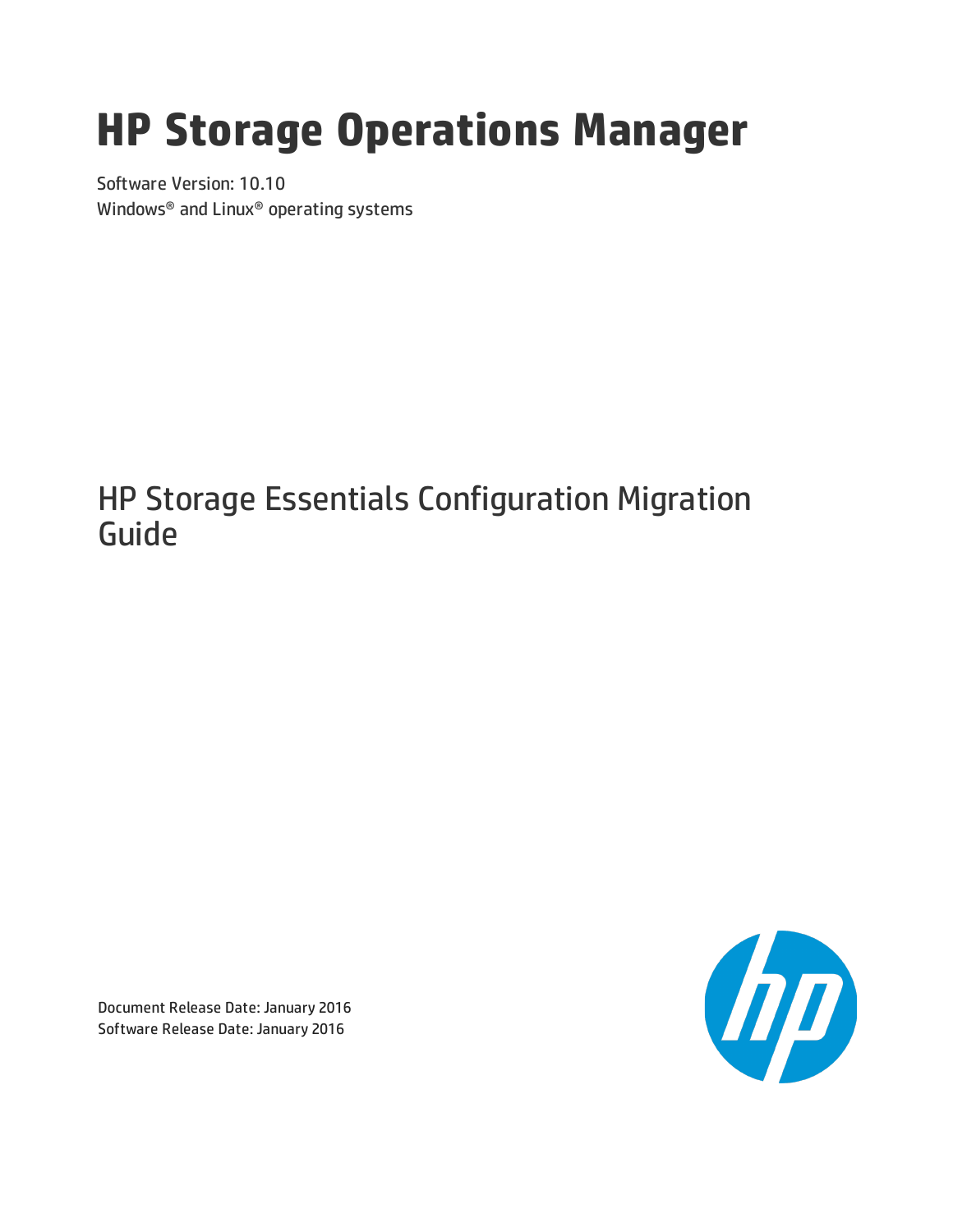### **Legal Notices**

#### **Warranty**

The only warranties for HP products and services are setforth in the express warranty statements accompanying such products and services. Nothing herein should be construed as constituting an additional warranty. HP shall not be liable fortechnical or editorial errors or omissions contained herein.

The information contained herein is subject to change without notice.

### **Restricted Rights Legend**

Confidential computer software. Valid license from HP required for possession, use or copying. Consistent with FAR 12.211 and 12.212, Commercial Computer Software, Computer Software Documentation, and Technical Data for Commercial Items are licensed to the U.S. Government under vendor's standard commercial license.

### **Copyright Notice**

© Copyright 2015-2016 Hewlett-Packard Development Company, L.P.

### **Trademark Notices**

Adobe® is a trademark of Adobe Systems Incorporated.

AMD is a trademark of Advanced Micro Devices, Inc.

© 2012 Google Inc. All rights reserved. Google™ is a trademark of Google Inc.

Intel®, Intel® Itanium®, and Intel® Xeon® are trademarks of Intel Corporation in the U.S. and other countries.

Linux® is the registered trademark of Linus Torvalds in the U.S. and other countries.

Microsoft®, Windows®, and Windows Server® are U.S.registered trademarks of Microsoft Corporation.

Oracle and Java are registered trademarks of Oracle and/or its affiliates.

Red Hat® is a registered trademark of Red Hat, Inc. in the United States and other countries.

SAP®, SAP® BusinessObjects™, and SAP® BusinessObjects™ Web Intelligence® are the trademarks orregistered trademarks of SAP SE in Germany and in several other countries.

UNIX® is a registered trademark of The Open Group.

### **Oracle Technology — Notice of Restricted Rights**

Programs delivered subject to the DOD FAR Supplement are 'commercial computer software' and use, duplication, and disclosure of the programs, including documentation, shall be subject to the licensing restrictions set forth in the applicable Oracle license agreement. Otherwise, programs delivered subject to the Federal Acquisition Regulations are 'restricted computer software' and use, duplication, and disclosure of the programs, including documentation, shall be subject to the restrictions in FAR 52.227-19, Commercial Computer Software-Restricted Rights (June 1987). Oracle America, Inc., 500 Oracle Parkway, Redwood City, CA 94065.

For the full Oracle license text, see the open\_source\_third\_party\_license\_agreements.pdf file in the license-agreements directory in the SOM product download file.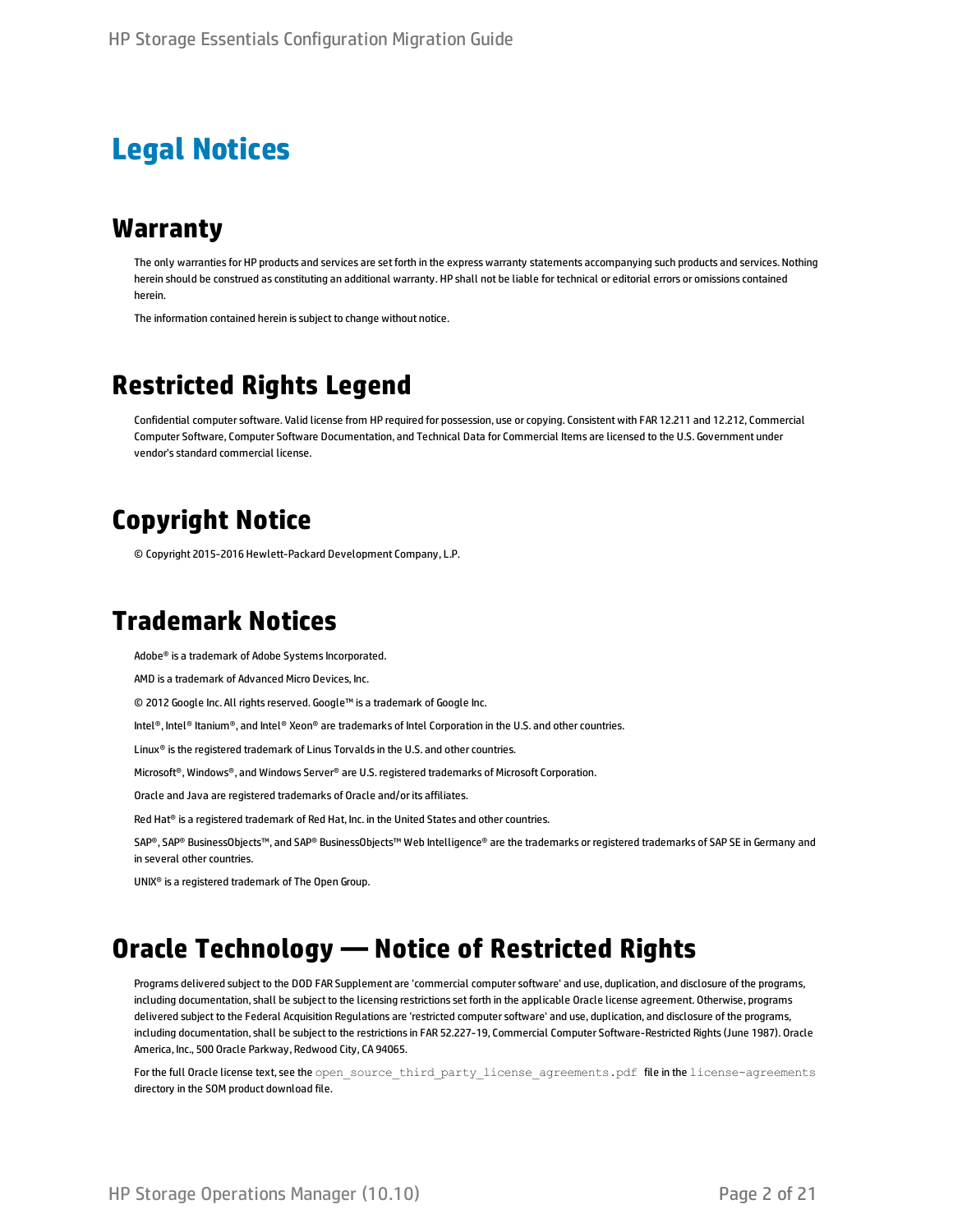### **Acknowledgements**

This product includes software developed by the Apache Software Foundation. (http://www.apache.org)

This product includes software developed by the Indiana University Extreme! Lab. (http://www.extreme.indiana.edu)

This product uses the j-Interop library to interoperate with COM servers. (http://www.j-interop.org)

### **Documentation Updates**

The title page of this document contains the following identifying information:

- Software Version number, which indicates the software version.
- Document Release Date, which changes each time the document is updated.
- Software Release Date, which indicates the release date of this version of the software.

To check for recent updates or to verify that you are using the most recent edition of a document, go to:

**https://softwaresupport.hp.com**

This site requires that you register for an HP Passport and sign in. To register for an HP Passport ID, go to:

**https://hpp12.passport.hp.com/hppcf/createuser.do**

Or click the **the Register**link atthe top of the HP Software Support page.

You will also receive updated or new editions if you subscribe to the appropriate product support service. Contact your HP sales representative for details.

## **Support**

Visitthe HP Software Support Online web site at: **https://softwaresupport.hp.com**

This web site provides contact information and details about the products, services, and support that HP Software offers.

HP Software online support provides customer self-solve capabilities. It provides a fast and efficient way to access interactive technical support tools needed to manage your business. As a valued support customer, you can benefit by using the support web site to:

- **.** Search for knowledge documents of interest
- Submit and track support cases and enhancement requests
- Download software patches
- Manage support contracts
- Look up HP support contacts
- Review information about available services
- Enter into discussions with other software customers
- Research and register for software training

Most of the support areas require that you register as an HP Passport user and sign in. Many also require a support contract. To register for an HP Passport ID, go to:

**https://hpp12.passport.hp.com/hppcf/createuser.do**

To find more information about access levels, go to:

**https://softwaresupport.hp.com/web/softwaresupport/access-levels**

**HP Software Solutions Now** accesses the HPSW Solution and Integration Portal Web site. This site enables you to explore HP Product Solutions to meet your business needs, includes a full list of Integrations between HP Products, as well as a listing of ITIL Processes. The URL forthis Web site is **http://h20230.www2.hp.com/sc/solutions/index.jsp**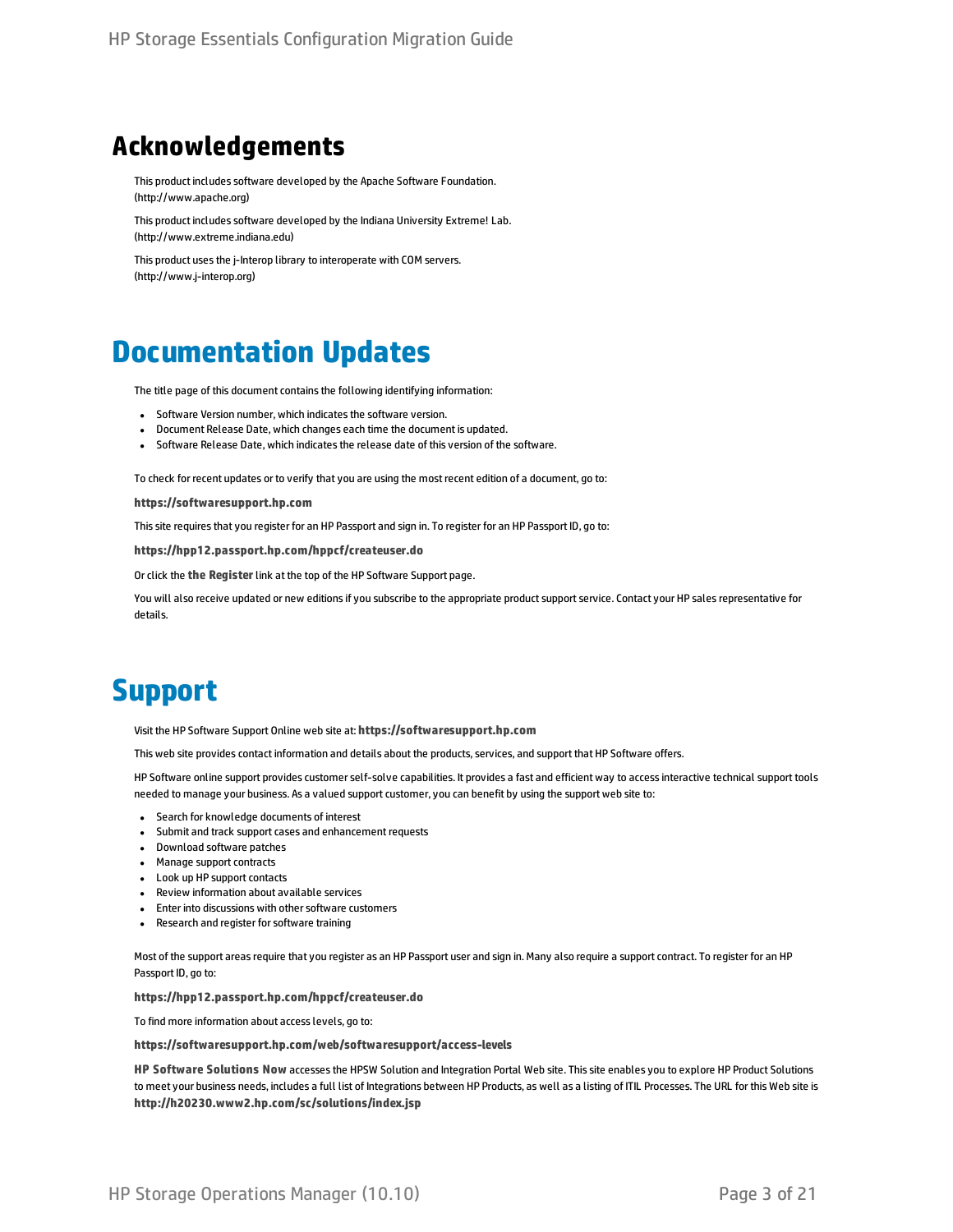## <span id="page-3-0"></span>**Contents**

| Chapter 2: Migrating the Storage Essentials Configuration Data 11              |  |  |
|--------------------------------------------------------------------------------|--|--|
|                                                                                |  |  |
|                                                                                |  |  |
| Task 3: Import Storage Essentials Configuration Data into the SOM Database  15 |  |  |
|                                                                                |  |  |
|                                                                                |  |  |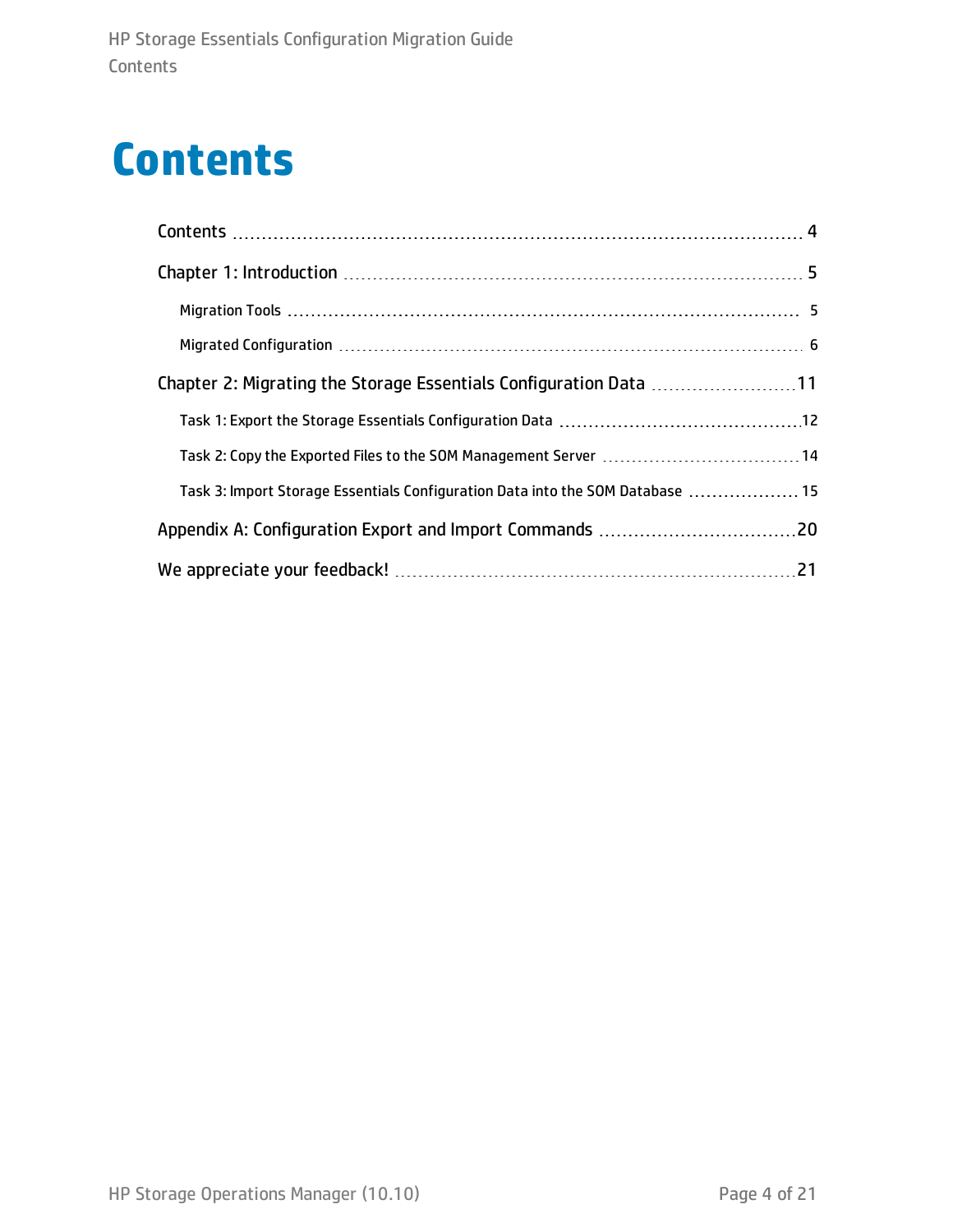## <span id="page-4-0"></span>**Chapter 1: Introduction**

HP Storage Operations Manager (SOM) is HP's next generation storage resource management product. SOM is intended to replace HP Storage Essentials.

This guide describes the procedure for migrating the Storage Essentials configuration to SOM. It applies to the following versions of Storage Essentials:

- Storage Essentials 9.6.1
- <span id="page-4-1"></span>• Storage Essentials 9.70 with patch installed (version 9.70.2060)

## **Migration Tools**

SOM provides a set of command line utilities for exporting the Storage Essentials configuration data and importing this data into the SOM database.

For export, the commands are included in SOM 10.10. These commands must be run on the Storage Essentials management server. They are available in the Utilities\scripts directory in the extracted zip folder of SOM 10.10 install bits.

For import, the commands are installed on the SOM management server as part of SOM 10.10. These commands must be run on the SOM management server. They are available in the following location:

- **. Windows: %OvInstallDir%\bin**
- *Linux*: /opt/OV/bin

For a list of the migration tools, see ["Configuration](#page-19-0) Export and Import Commands" on page 20.

**Note:** All export and import commands run during the migration process must be from the same version of SOM.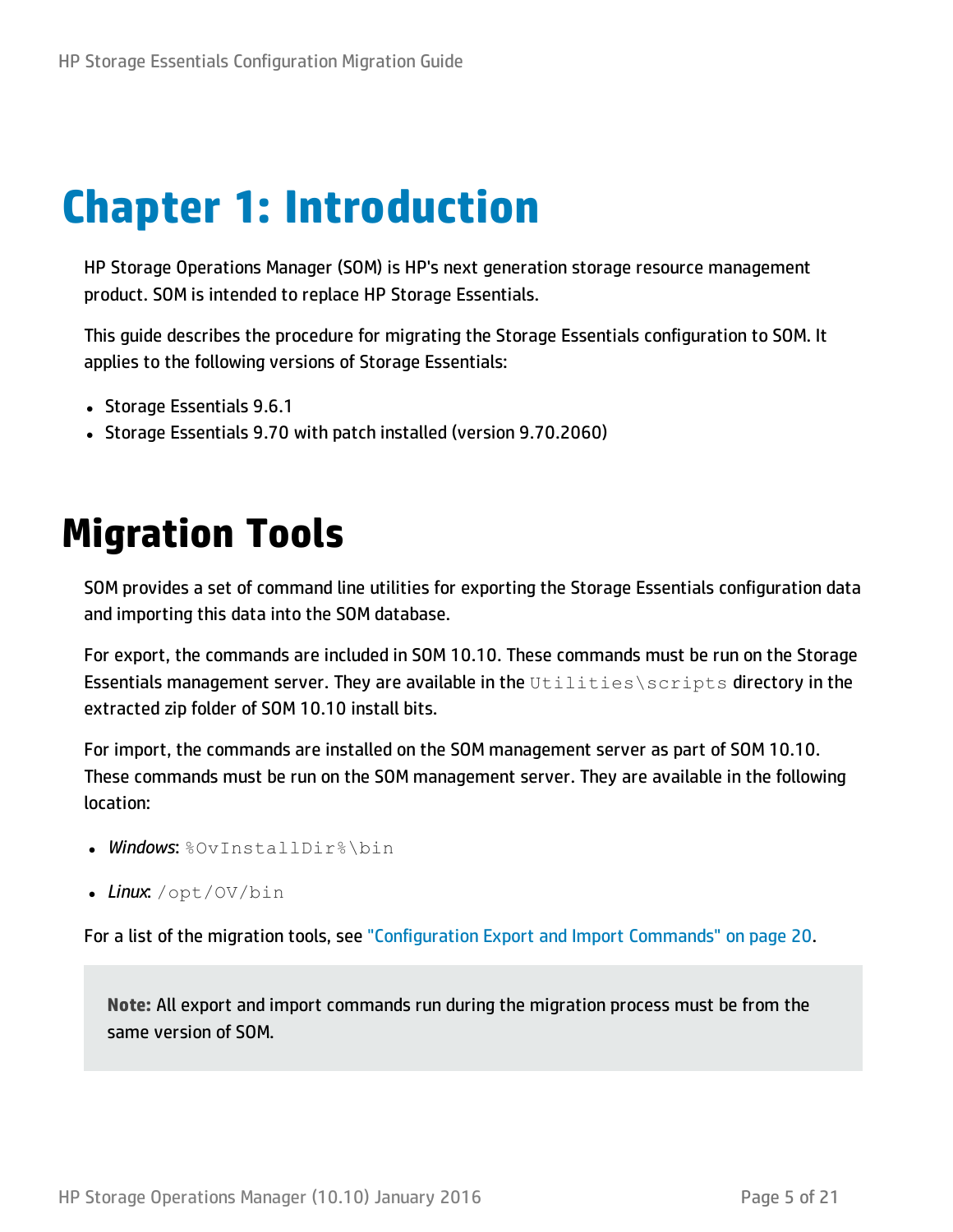## <span id="page-5-0"></span>**Migrated Configuration**

This section describes the configuration data that can be migrated from Storage Essentials to SOM. Note the special considerations described here.

#### **Custom properties**

The custom property export command collects the following Storage Essentials custom properties files:

- customProperties.properties
- customProperties.sample
- mergedProperties.properties
- securityProperties.properties sample
- customJBossVMSettings.properties

The custom property import command adds the exported custom properties to the custom.properties file in SOM. If the same property exists in both Storage Essentials and SOM, the Storage Essentials value takes precedence and is retained.

View the SOM custom properties in the following file:

- **Windows:** %OvDataDir%\conf\som\custom.properties
- Linux: /var/opt/OV/conf/som/custom.properties

#### **Discovery configuration**

The discovery configuration export process collects the following Storage Essentials discovery configuration data:

- Discovery addresses
- Discovery credentials
- Discovery address ranges
- Host inference rules

The discovery configuration import command merges the Storage Essentials discovery configuration data with the existing SOM discovery configuration.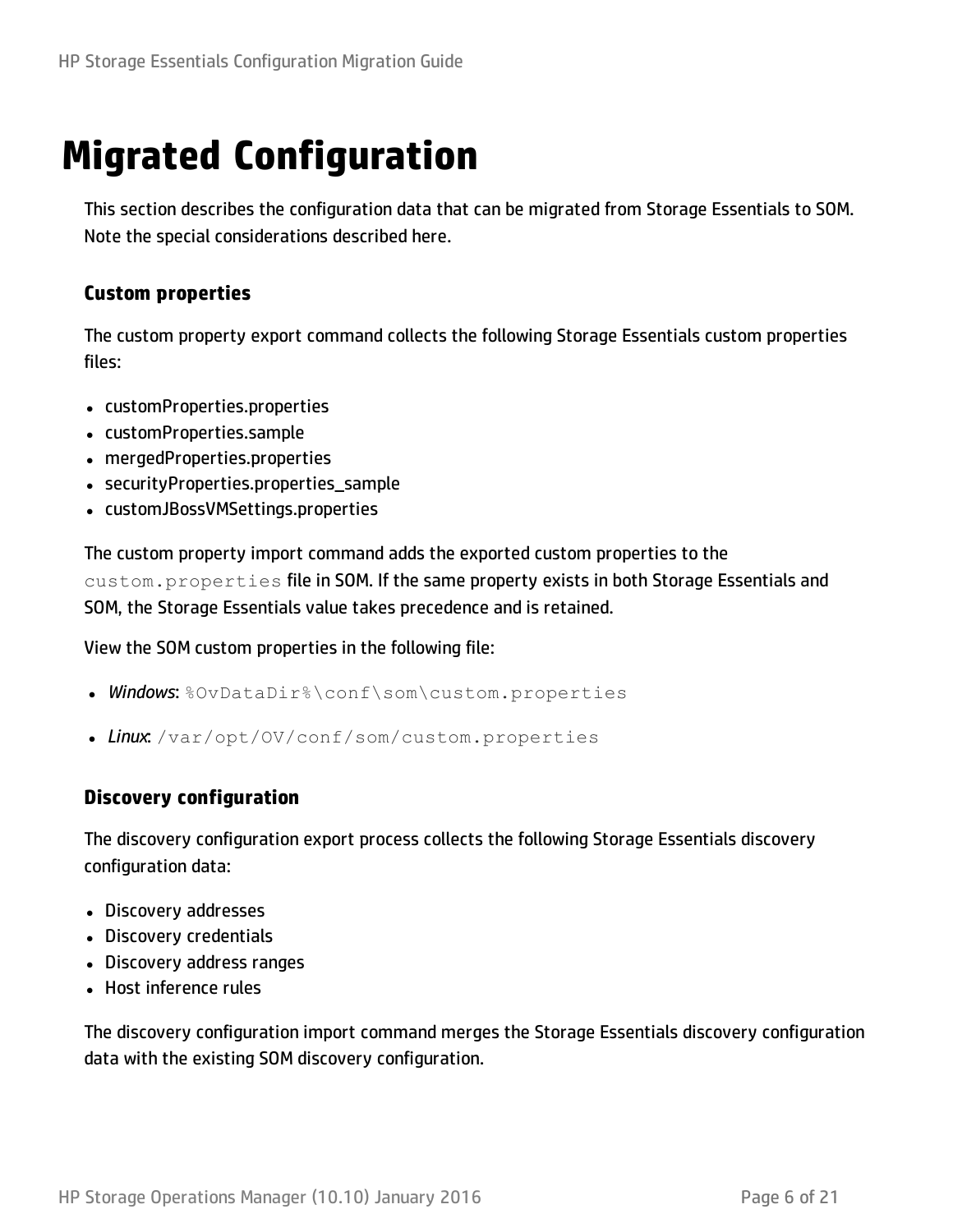View the SOM discovery configuration and discovery status in the views available from the Discovery area of the Configuration workspace in the SOM console.

To run a discovery rule, right-click that rule, and then click **Start Discovery**.

#### **Host containers (named generic hosts)**

In Storage Essentials, host containers, also called named generic hosts are created by grouping generic hosts.

The host container configuration export command exports the host container definitions from Storage Essentials.

The host container configuration import command merges the Storage Essentials host container configuration with the existing SOM host container configuration. The host container import command groups the world wide names (WWNs) into hosts. If a WWN is not discovered, the host container import command creates a new port object for that WWN.

View the SOM host container configuration in the Created Host view in the SOM console (**Inventory > Hosts > Created Hosts**).

#### **Hierarchical groups**

Hierarchical groups are a mechanism to group related elements. A hierarchical group can include discovered elements, inferred hosts, and named generic hosts. The hierarchical groups in Storage Essentials map to node groups in SOM. After a successful migration of the Storage Essentials hierarchical group configuration, the same hierarchy is available in the SOM node group configuration.

In SOM, only top-level elements (hosts, virtual machines, inferred hosts, created hosts, switches, storage systems, and fabrics) can be included in a node group. Storage Essentials supports the use of groups for a larger data set. The migration process imports the node groups for the top-level elements only.

In Storage Essentials, group names can be re-used at different levels of the hierarchy. In SOM, all node group names must be unique across the entire group structure. The hierarchical group migration process uses the full path of the Storage Essentials group name (for example,  $Group 1 >$ Group 1) as the SOM node group name.

The hierarchical group export process collects the Storage Essentials hierarchical group configuration and maps elements to the exported groups for storage systems, hosts, and switches.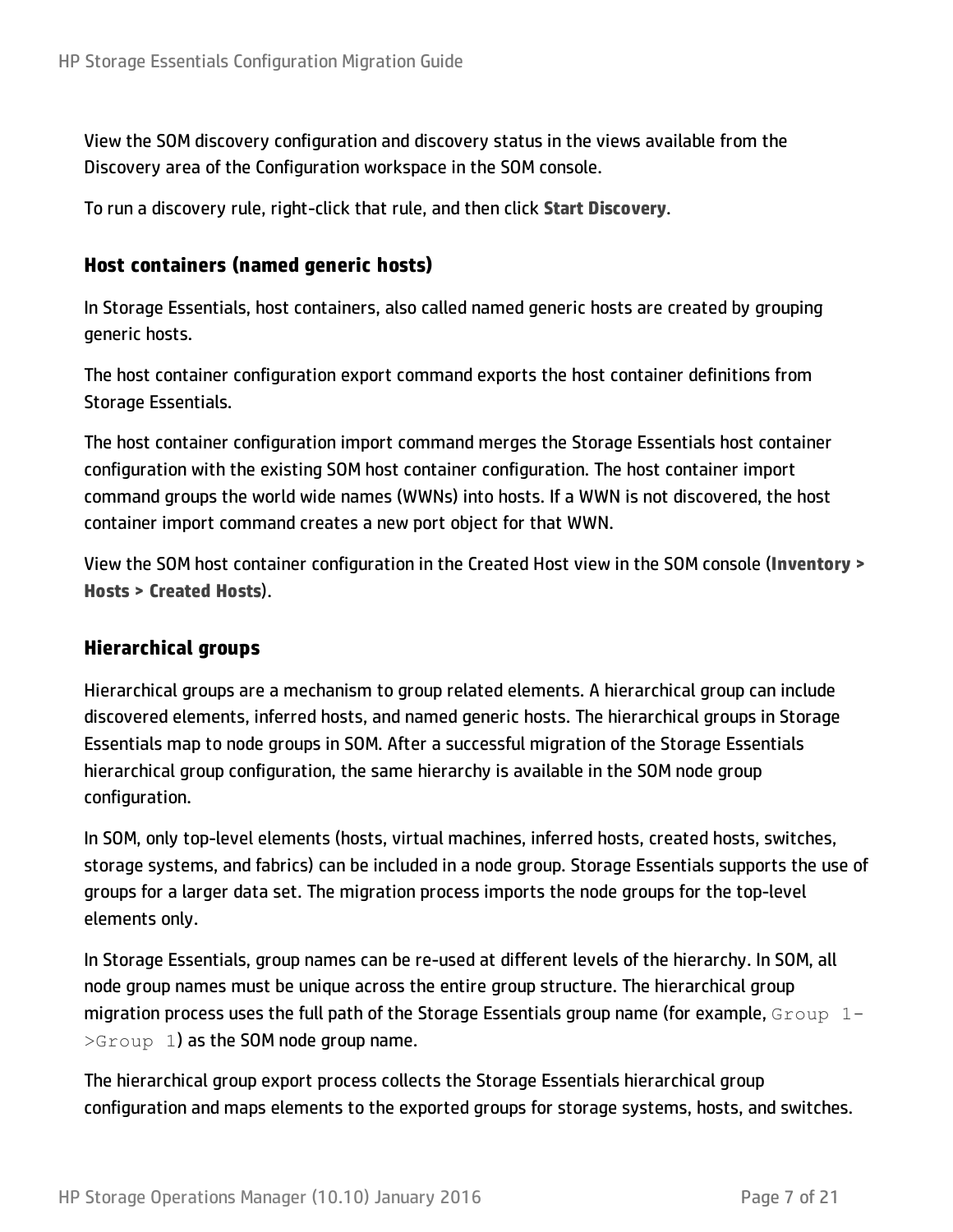The node group import command merges the Storage Essentials hierarchical group configuration data with the existing SOM node group configuration. The node group import creates a new node group in SOM for each group in the supplied data file. Note the following:

- The imported node groups are not rule-based. The node group import process adds each element in a Storage Essentials hierarchical group to the equivalent SOM node group as an additional node. Storage elements discovered after node group import are not automatically added to any of the imported node groups.
- SOM does not create nodes for storage pools, storage volumes, NAS volumes, and NetApp Vfilers contained within a hierarchical group. Therefore, these elements are not imported during the group import process.
- If a custom property value exceeds 255 characters, the hierarchical groups import process trims the value to 255 characters.
- If any of the groups being imported already exists in SOM, the entire group import fails. In this case, delete or change the name of the existing SOM node group, and re-run the import command.
- If the group name, including all levels in the hierarchy, exceeds 255 characters, the entire group import fails. In this case, manually edit the individual hierarchical group names in Storage Essentials so that the total group path length does not exceed 255 characters, and then reexport the hierarchical group configuration from Storage Essentials.
- If some of the elements associated with a node group are not discovered on the SOM management server, the import command displays a warning message similar to the following:

Not able to find element : {element name} by unique key : {unique key} and element type: {element type}. Skipping the element and continuing with finding the next element

The import process imports the node group into the SOM database without creating the association to the named element.

View the SOM host container configuration in the Node Groups view in the SOM console (**Configuration > Object Groups > Node Groups**).

#### **Asset records**

In SOM, asset records are visible only for the following top-level elements: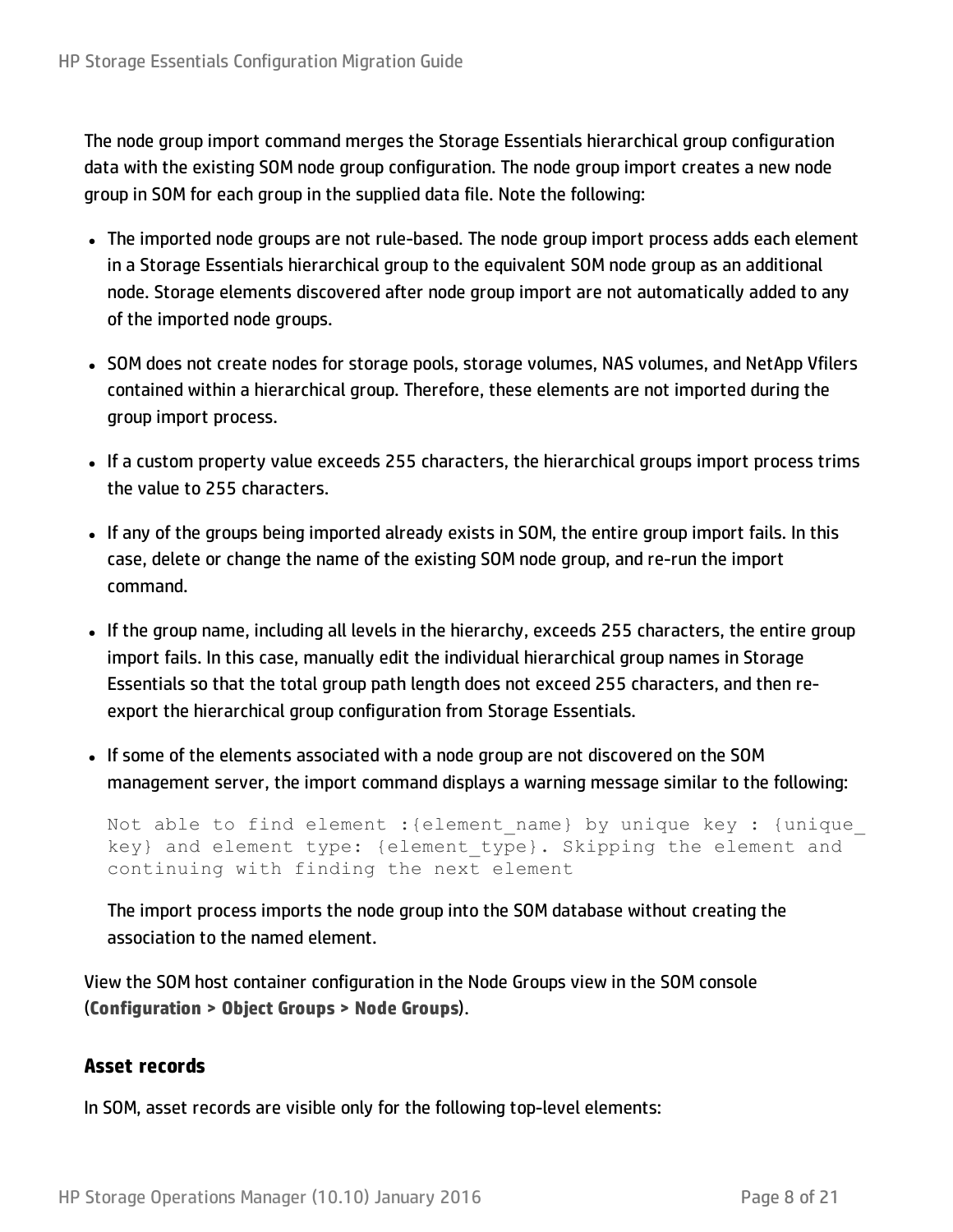- Discovered hosts
- Virtual servers
- Storage systems
- Physical switches

Storage Essentials supports the use of asset records for a larger data set.

The asset record export command collects data for the top-level **Asset Record** page under **Asset Management** in Storage Essentials. The command ignores any other child asset pages (for example, Staff or Custom).

The asset record import command overwrites the existing SOM asset record configuration. The asset record import command imports asset records into the SOM database and attaches each imported asset record to the applicable storage element. Note the following:

- If the storage element has not been discovered in SOM, the import command reports a missing element error and ignores the associated asset record. View the error in the command window and the som. log file.
- If the storage element type does not support asset records in SOM, the asset record exists in the SOM database but is not visible in the SOM console.

View asset records for the supported storage elements in the SOM console as follows:

- 1. In the Inventory workspace, open any of the following views:
	- Discovered Hosts
	- Virtual Servers
	- Physical Switches
	- Top Level Storage Systems
	- All Storage Systems
- 2. Double-click a row to open that storage element.
- 3. In the right-hand tab group, click the Asset Record tab.

#### **Storage tier definitions**

The storage tier definition export command collects all Storage Essentials tier rules and manual tier dynamic rules and manually added elements.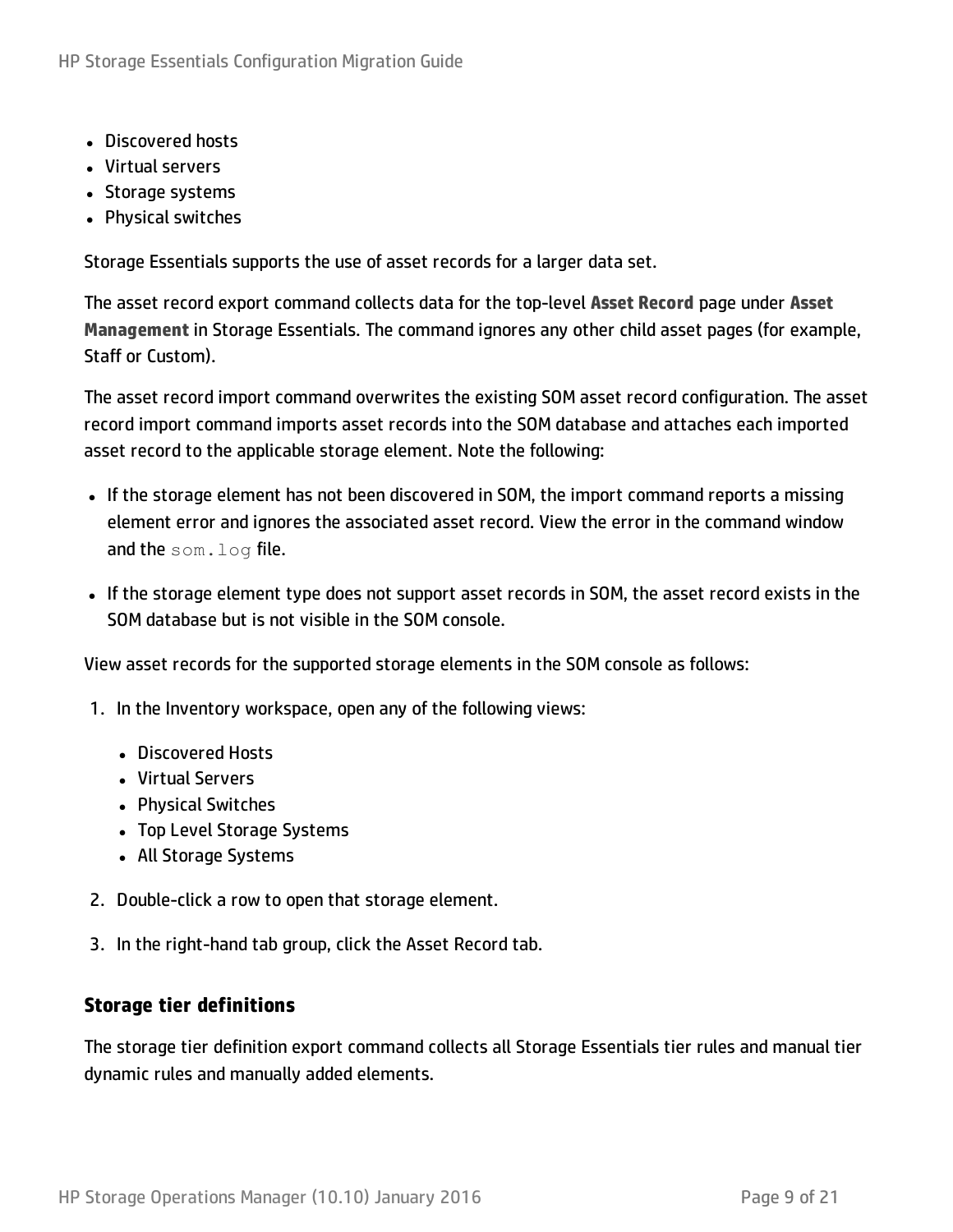**Note:** The storage tier migration process does not migrate NAS volumes that were manually added to a storage tier in Storage Essentials.

The storage tier definition import command overwrites the existing SOM storage tier definitions. The import command creates the storage tier definitions in the SOM database. During import, SOM matches discovered storage elements to the storage tier definitions.

The storage tier definition import command identifies the elements that are included in the import set but are not currently in the SOM database. After import completes, manually add these storage elements to the applicable storage tier.

View the SOM storage tier configuration in the Storage Tiers view in the SOM console (**Configuration > Storage Tiers > Storage Tiers**).

**Tip:** By default storage tiers are not visible in the SOM console. For more information, see "Enable Storage Tier Configuration" in the *SOM Deployment Guide*.

To run a storage tier rule, right-click that rule, and then click **Run Rule**.

**Tip:** SOM runs the storage tier rules that apply to a storage device at the end of each data collection for that device.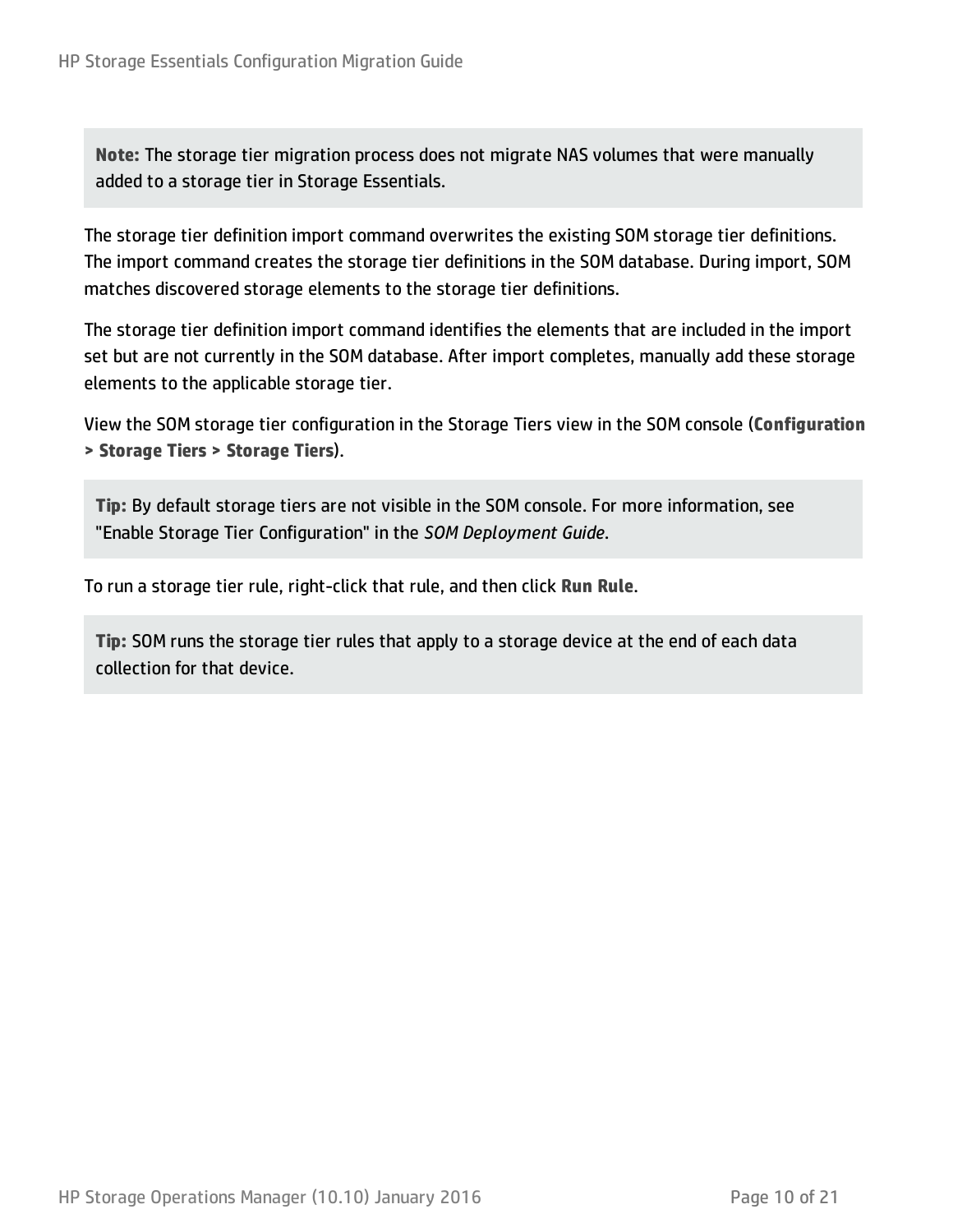# <span id="page-10-0"></span>**Chapter 2: Migrating the Storage Essentials Configuration Data**

The process of migrating the Storage Essentials configuration to the SOM database consists of the following tasks:

• "Task 1: Export the Storage Essentials [Configuration](#page-11-0) Data" on the next page

Perform this task on the Storage Essentials management server.

- "Task 2: Copy the Exported Files to the SOM [Management](#page-13-0) Server" on page 14
- "Task 3: Import Storage Essentials [Configuration](#page-14-0) Data into the SOM Database" on page 15

Perform this task on the SOM management server.

For information about the data that can be migrated from Storage Essentials and where that content appears in SOM, see "Migrated [Configuration"](#page-5-0) on page 6.

The migration process overwrites some of the configurations in the SOM database. For this reason, it is not recommended to migrate the configuration from more than one Storage Essentials server into a single SOM database.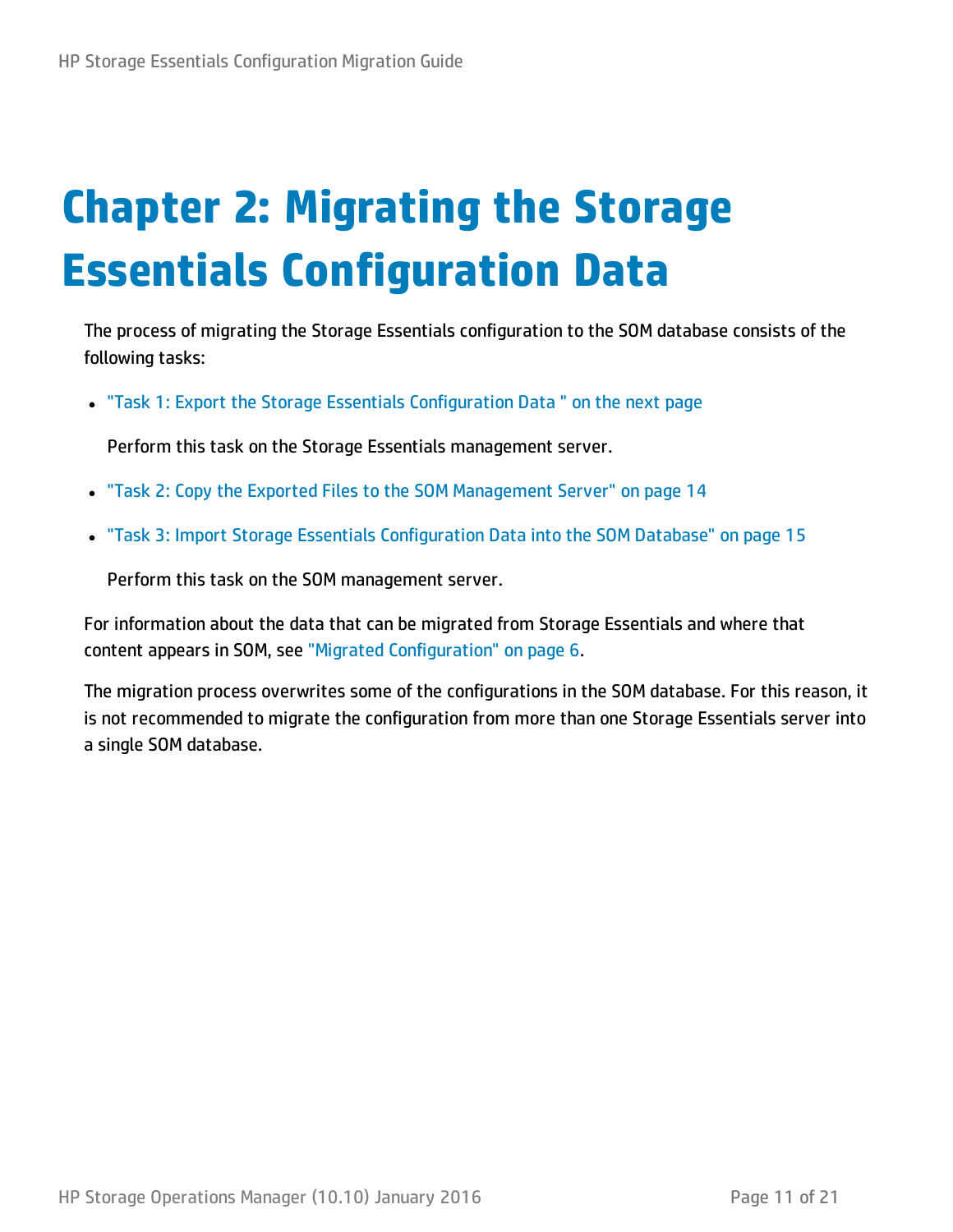## <span id="page-11-0"></span>**Task 1: Export the Storage Essentials Configuration Data**

To export the Storage Essentials configuration data, follow these steps:

- 1. Access the export scripts.
	- a. Obtain SOM 10.10 from the HP Support web site (**softwaresupport.hp.com**).

**Note:** All export and import commands run during the migration process must be from the same version of SOM.

- b. Extract the SOM 10.10 install bits to a known location.
- 2. Prepare the Storage Essentials system.
	- a. Log on to the Storage Essentials management server as an operating system user with administrative privileges.
	- b. Add %JBOSS\_DIST%\server\appiq\remoteScripts\perl\bin to the %PATH% environment variable for the current user.
	- c. Copy the Utilities directory from the extracted SOM 10.10 install bits to any known location on the Storage Essentials management server. For example,  $C:\S$ E export.
	- d. Change to the directory containing the export scripts. For example,  $C:\S$  E export\Utilities\scripts.

During the export process, run all commands from this location.

- e. Create a directory to hold the exported data. For example,  $C: \setminus SE$  data.
- f. Log on to the Storage Essentials console as a Storage Essentials administrator.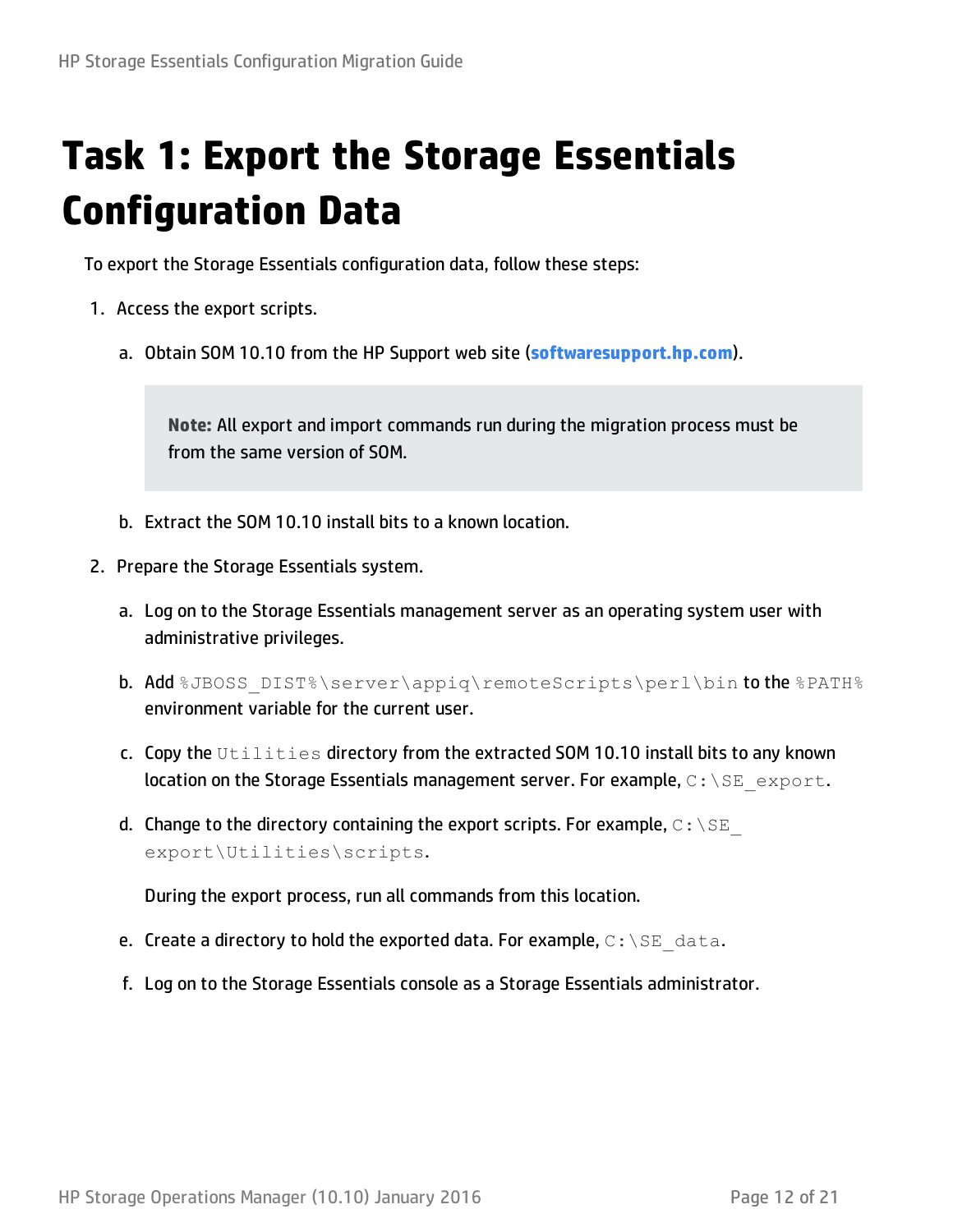3. Export the Storage Essentials custom properties.

At a command prompt, run the following command:

**perl exportcustomprops.pl <***file\_path***>**

**Replace** <*file path*> with the absolute path of the output file. For example, C: \SE data\CustomProperties.zip.

- 4. Export the Storage Essentials discovery configuration.
	- a. In the Storage Essentials console, on the Discovery Setup page (**Discovery > Setup**), click **Save Settings to File**.
	- b. *Optional*. In the **Save Settings to File** dialog box, specify a password for the export file.

To save the export file with no password, close the **Save Settings to File** dialog box.

- c. Use the web browser functionality to save the export file to the data directory. For example, C:\SE\_data\DiscoverySettings.xml.
- 5. Export the Storage Essentials host containers (named generic hosts).

At a command prompt, run the following command:

**perl exporthostcontainers.pl <***file\_path***>**

Replace  $\leq$  *file path*> with the absolute path of the output file. For example, C: \SE data\Containers.xml.

- 6. Export the Storage Essentials hierarchical groups.
	- a. In the Storage Essentials console, on the Groups tab of the Element Manager right-click the **All Groups** node, and then click **Export Groups**.
	- b. Use the web browser functionality to save the groups file to the data directory. For example, C:\SE\_data\Elementgroups\_Hierarchy\_12345.xml.
	- c. At a command prompt, run the following command:

**perl exporthierarchicalgroup.pl <***groups\_file\_path***> <***file\_path***>**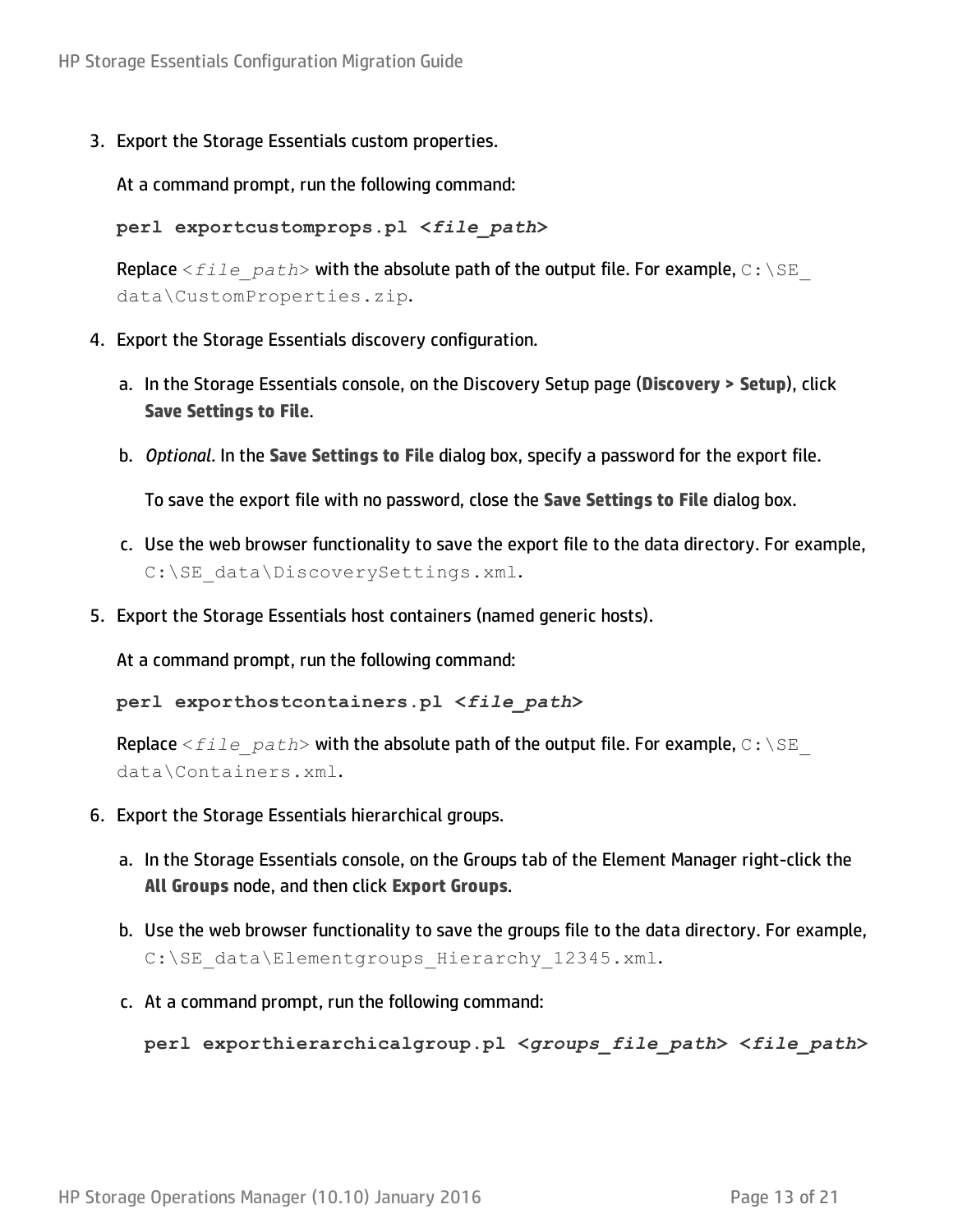Replace <*groups\_file\_path*> with the absolute path of the file saved from the Storage Essentials console. For example, C: \SE data\Elementgroups Hierarchy 12345.xml.

Replace  $\le$  *file* path> with the absolute path of the output file. For example, C: \SE data\Groups.xml.

7. Export the Storage Essentials asset records.

At a command prompt, run the following command:

**perl exportassetrecords.pl <***file\_path***>**

Replace  $\leq$  *file\_path*> with the absolute path of the output file. For example, C: \SE data\AssetRecords.xml.

8. Export the Storage Essentials storage tier definitions.

At a command prompt, run the following command:

**perl exportstoragetier.pl <***file\_path***>**

**Replace** <*file path*> with the absolute path of the output file. For example, C: \SE data\StorageTiers.xml.

## <span id="page-13-0"></span>**Task 2: Copy the Exported Files to the SOM Management Server**

The steps in Task 1 created several data files in a directory on the Storage Essentials management server, for example  $C:\S\to\text{data}$ . Some files are of type XML (.xml). Others are compressed (.zip) files. Copy these data files to a directory on the SOM management server, for example  $\text{C}: \text{NE}^$ data  $or /tmp / SE$  data.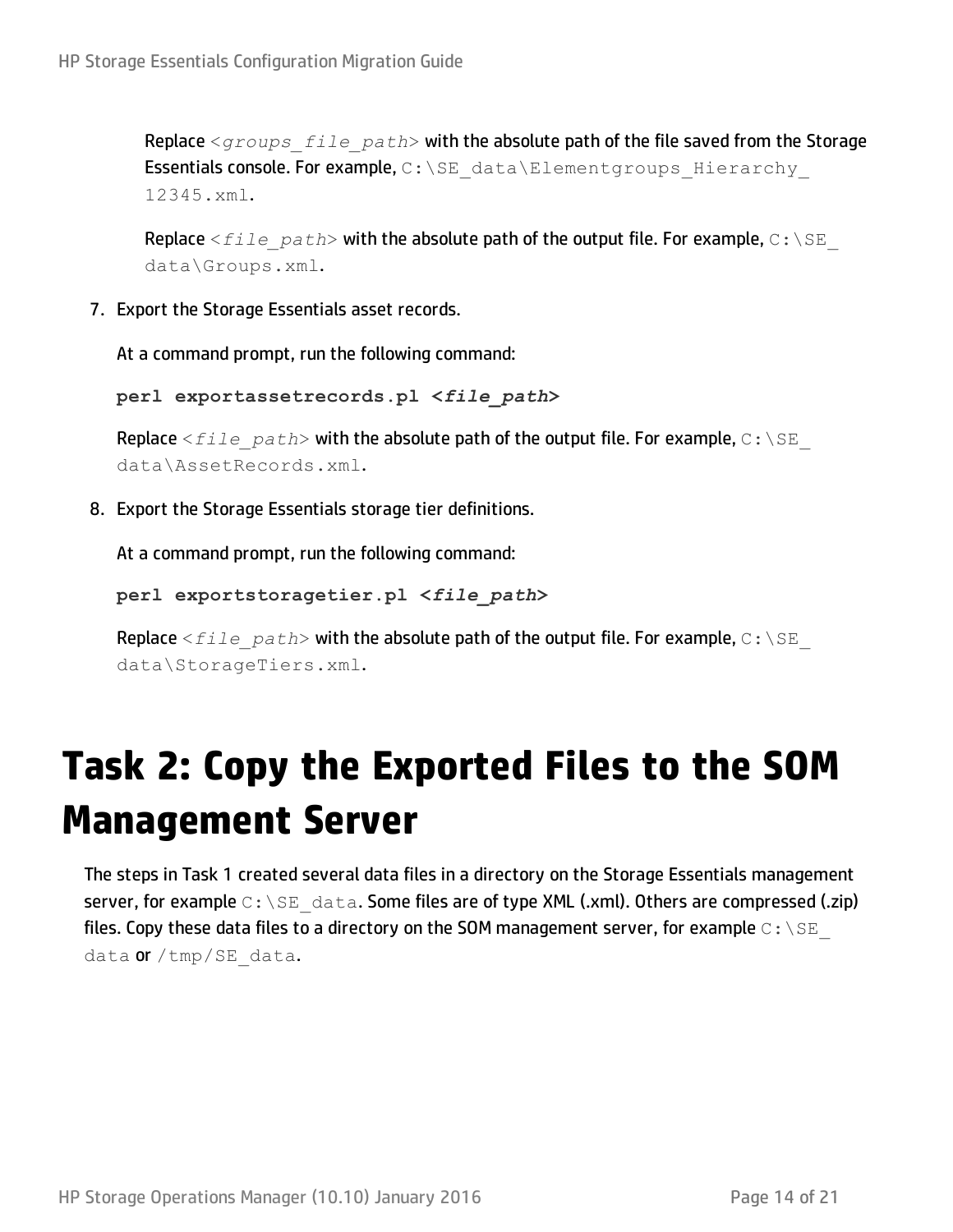## <span id="page-14-0"></span>**Task 3: Import Storage Essentials Configuration Data into the SOM Database**

For information about how to view the imported data in SOM, see "Migrated [Configuration"](#page-5-0) on page [6.](#page-5-0)

To import the Storage Essentials configuration data into the SOM database, follow these steps:

**Note:** All export and import commands run during the migration process must be from the same version of SOM.

- 1. Prepare the SOM system.
	- a. Log on to the SOM management server as an operating system user with administrative privileges.
	- b. Log on to the SOM console as an SOM administrator.
- 2. Import the Storage Essentials custom properties.

At a command prompt, run the following command:

**somcustomproperties.ovpl -import <***file\_path***>**

Replace <*file\_path*> with the absolute path of the file containing the data to import. For example, C:\SE\_data\CustomProperties.zip or /tmp/SE data/CustomProperties.zip.

**Note:** Ensure all the import data files are located in a local directory on the SOM management server.

When prompted, restart the SOM services so that the new custom property configuration takes effect.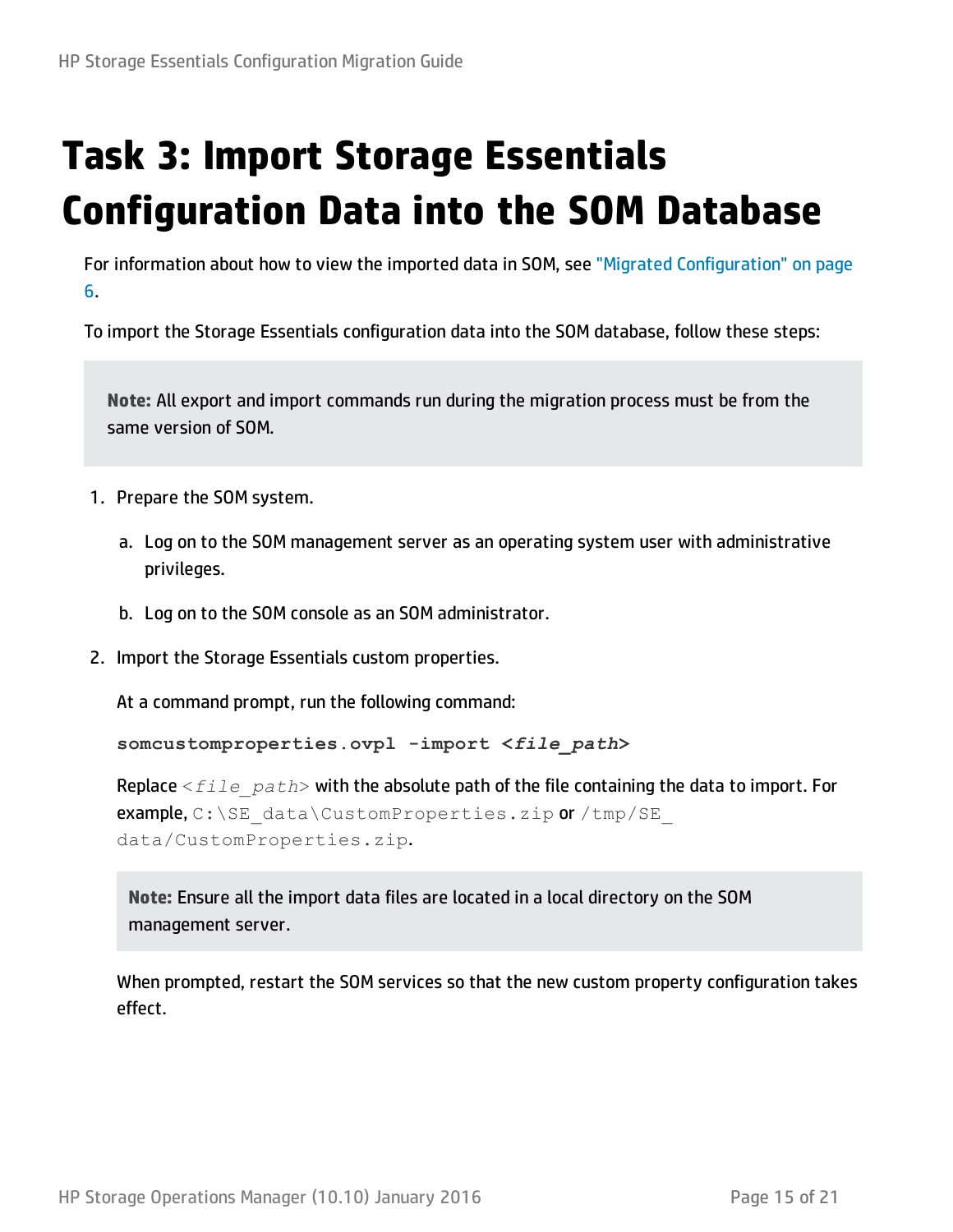3. Import the Storage Essentials discovery configuration.

At a command prompt, run one of the following commands:

**n** If you specified a password for the discovery configuration file during export, use the following command:

```
somdiscoveryconfigexportimport.ovpl -import <file_path>
-filepassword <file_password>
```
n If you did not specify a password for the discovery configuration file during export, use the following command:

```
somdiscoveryconfigexportimport.ovpl -import <file_path>
```
Replace <*file\_path*> with the absolute path of the file containing the data to import. For example, C:\SE\_data\DiscoverySettings.xml or /tmp/SE data/DiscoverySettings.xml.

**Note:** Ensure all the import data files are located in a local directory on the SOM management server.

Replace *file\_password* with the password specified while exporting the data from Storage Essentials.

- <span id="page-15-0"></span>4. Discover and collect data for the configured devices.
	- a. Discover devices and perform the first round of data collection for each device.
		- If automatic discovery is enabled, wait for discovery and data collection to complete.

**Note:** If you used the -i option to the somdiscoveryconfigexportimport.ovpl command, start discovery for the imported devices manually as though automatic discovery were disabled.

○ If automatic discovery is disabled, start discovery manually. In the SOM console, in the Discovery Addresses view (**Configuration > Discovery > Discovery Addresses**), select all rows, right-click, and then click **Start Discovery**.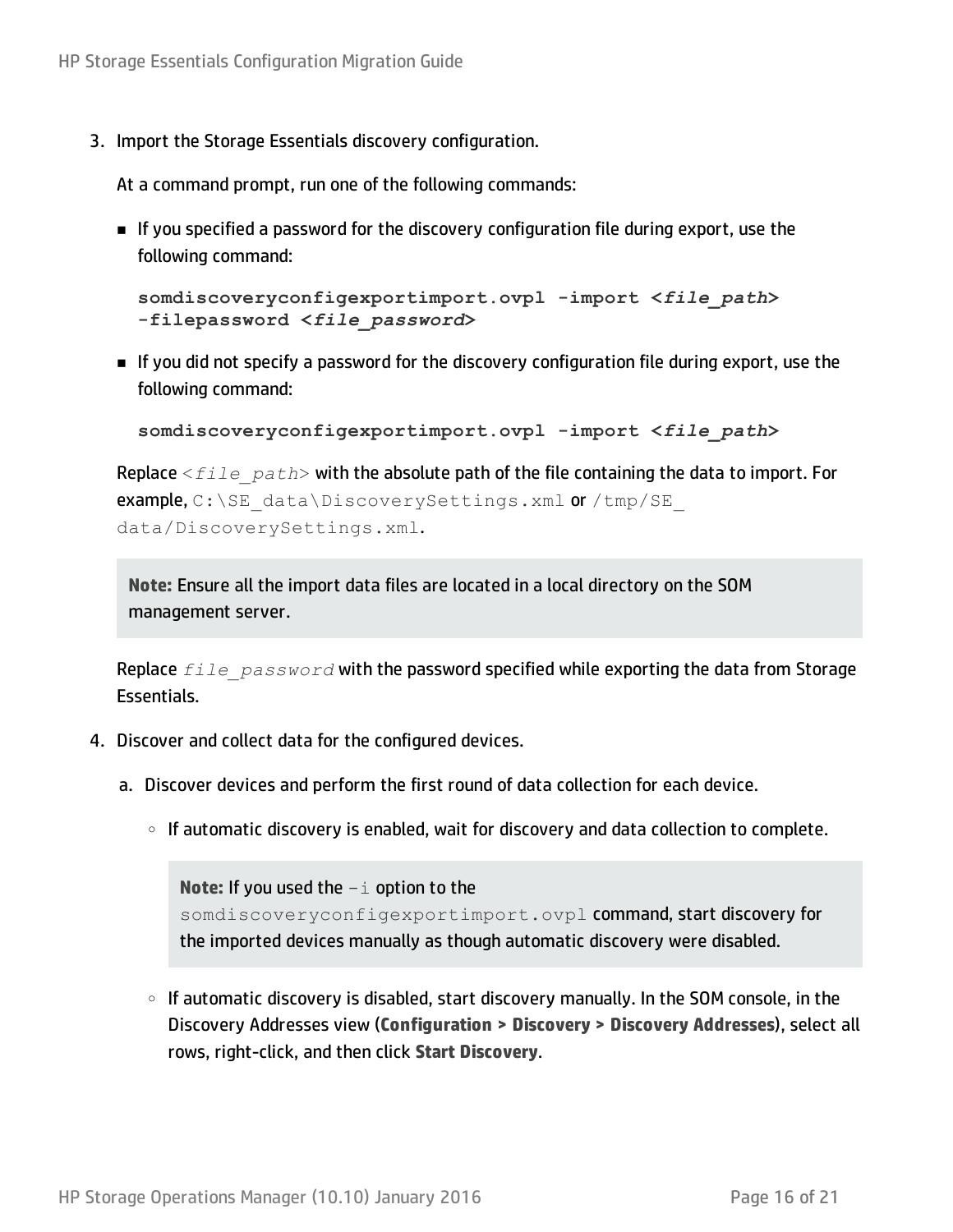**Note:** Ensure that one iteration of data collection completes for all defined storage elements before importing further configuration data. The discovered data in SOM must match that in Storage Essentials.

- <sup>o</sup> View discovery progress in the Discovery Addresses view (**Configuration > Discovery >Discovery Addresses**).
- <sup>o</sup> View data collection progress on the Collection Status Dashboard (**Analytics and Dashboards > Collection Status Dashboard**).
- <span id="page-16-0"></span>5. Run host inference rules.

In the SOM console, in the Host Inference Rules view (**Configuration > Rule Based Host Inference > Host Inference Rules**), select all rows, right-click, and then click **Run Rule**.

**Tip:** Each host inference rule includes a **Run After Data Collection** check box. The migration process maintains the value of this check box from Storage Essentials. If the check box is selected, you do not need to run the host inference rules manually.

View the results of the host inference rules in the Inferred Hosts view (**Inventory > Hosts > Inferred Hosts**).

<span id="page-16-1"></span>6. Import the Storage Essentials host containers (named generic hosts).

At a command prompt, run the following command:

**somhostcontainerconfigexportimport.ovpl -import <***file\_path***>**

Replace <*file\_path*> with the absolute path of the file containing the data to import. For example,  $C:\SE$  data\Containers.xml or /tmp/SE data/Containers.xml.

**Note:** Ensure all the import data files are located in a local directory on the SOM management server.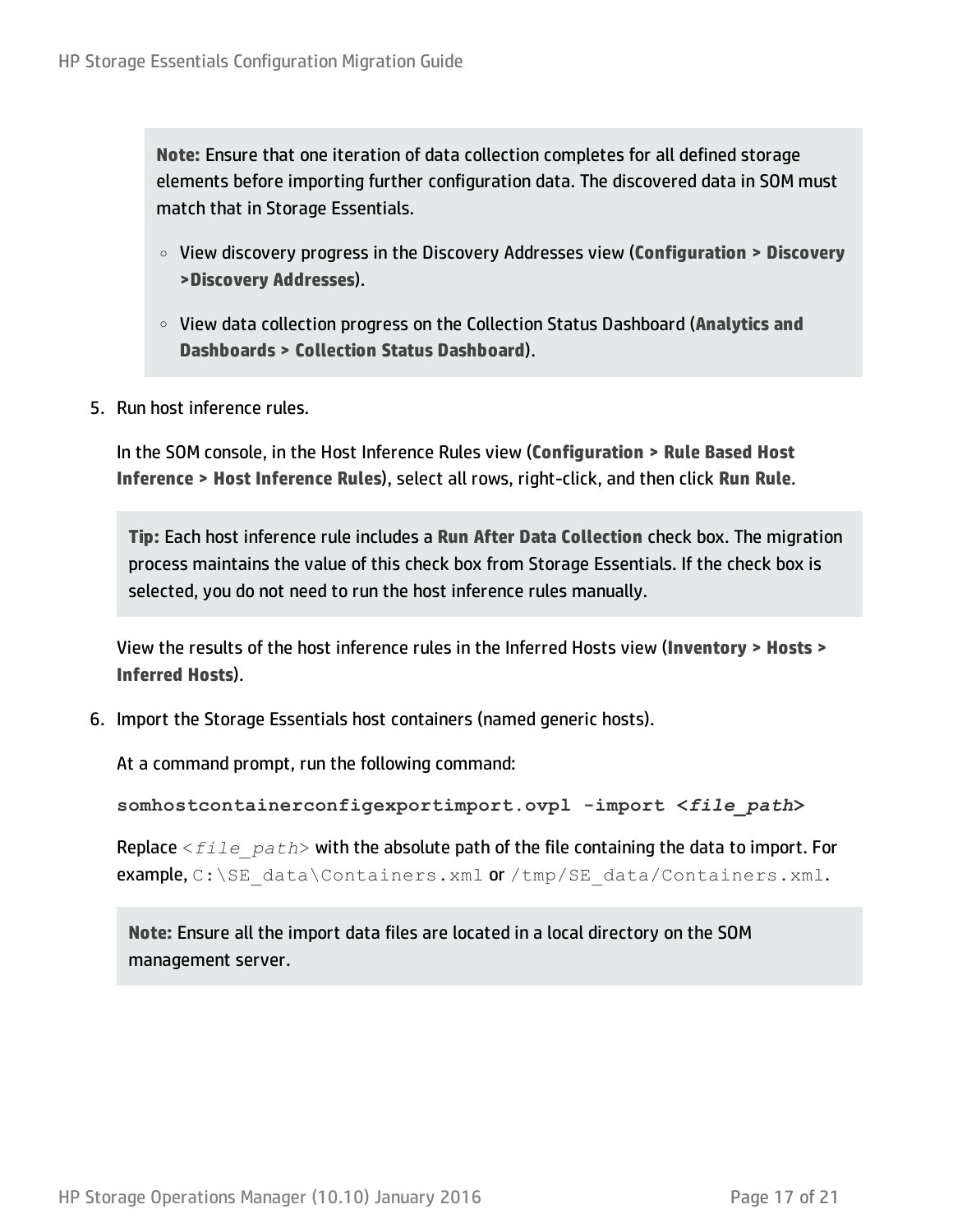7. Import the Storage Essentials hierarchical groups.

**Note:** SOM does not create nodes for storage pools, storage volumes, NAS volumes, and NetApp Vfilers contained within a hierarchical group. Therefore, these elements are not imported during the group import process.

- a. Ensure that all of the following import steps have been completed:
	- <sup>o</sup> All storage elements have been discovered and all data has been collected for all storage elements. See step 4 of this [procedure.](#page-15-0)
	- <sup>o</sup> All host inference rules have been run, and storage hosts have been successfully inferred. See step 5 of this [procedure](#page-16-0).
	- $\circ$  All host containers defined in Storage Essentials have been imported into SOM. See [step](#page-16-1) 6 of this [procedure.](#page-16-1)
- b. At a command prompt, run the following command:

```
somnodegroupsconfigexportimport.ovpl -import <file_path>
```
Replace <*file\_path*> with the absolute path of the file containing the data to import. For example,  $C:\S$ E data $\S$ roups.xml or /tmp/SE data/Groups.xml.

**Note:** Ensure all the import data files are located in a local directory on the SOM management server.

<span id="page-17-0"></span>8. Import the Storage Essentials asset records.

At a command prompt, run the following command:

**somassetrecordsconfigexportimport.ovpl -import <***file\_path***>**

Replace <*file\_path*> with the absolute path of the file containing the data to import. For example,  $C:\SE$  data\AssetRecords.xml or /tmp/SE data/AssetRecords.xml.

**Note:** Ensure all the import data files are located in a local directory on the SOM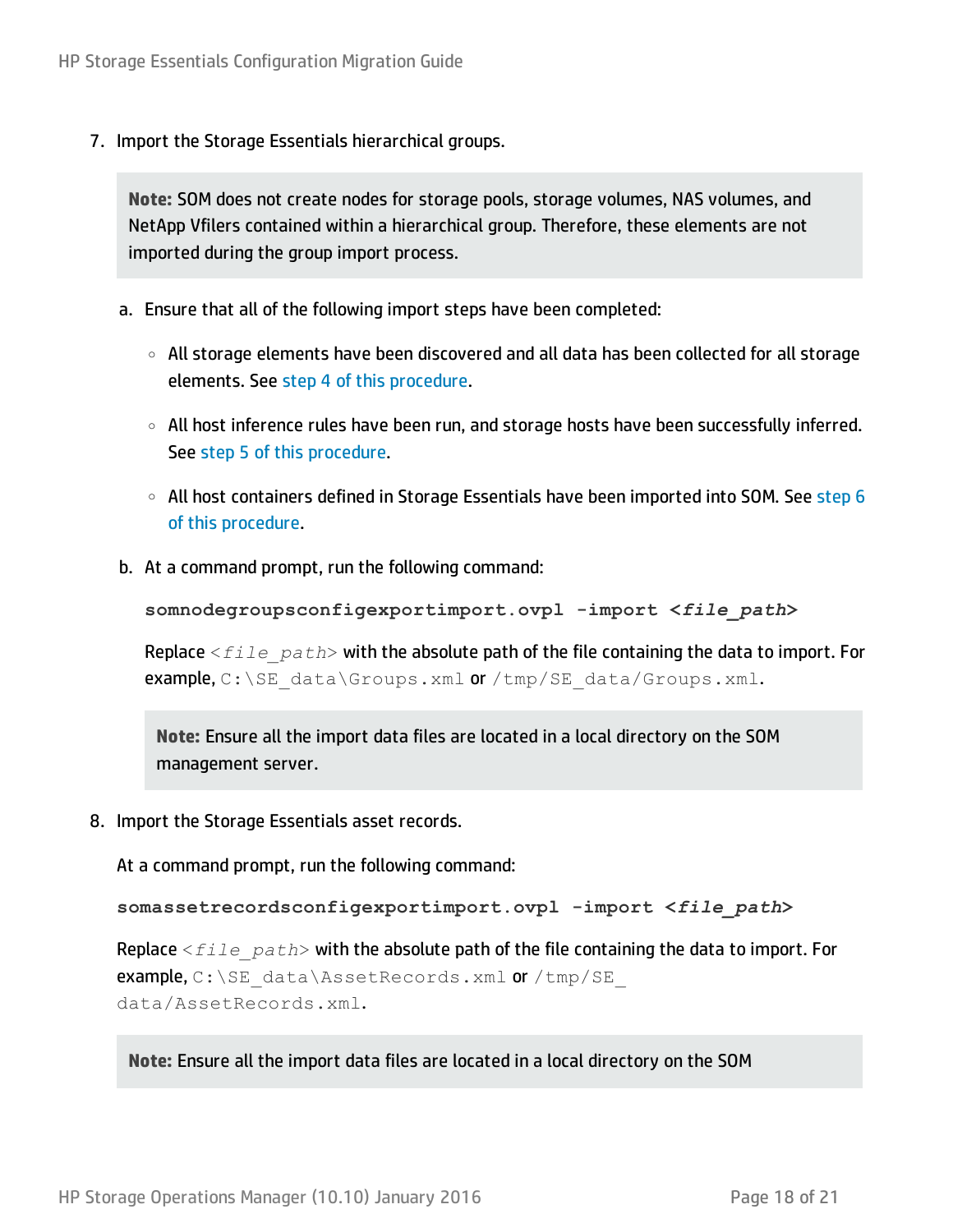management server.

- 9. Import the Storage Essentials storage tier definitions.
	- a. Ensure the following:
		- The storage elements that have been manually assigned to storage tiers in Storage Essentials have been discovered in SOM. See step 4 of this [procedure](#page-15-0).
		- The asset records in Storage Essentials have been imported into SOM. See [step](#page-17-0) 8 of this [procedure](#page-17-0).
		- All XP arrays whose discovery configuration was imported from Storage Essentials have been discovered in SOM using the same provider as that used in Storage Essentials.
	- b. At a command prompt, run the following command:

**somstoragetiersconfigexportimport.ovpl-import <***file\_path***>**

Replace <*file\_path*> with the absolute path of the file containing the data to import. For example, C:\SE\_data\StorageTiers.xml or /tmp/SE data/StorageTiers.xml.

**Note:** Ensure all the import data files are located in a local directory on the SOM management server.

c. Run the storage tier rules to compute storage tier membership.

In the SOM console, in the Storage Tiers view (**Configuration > Storage Tiers > Storage Tiers**), select all rows, right-click, and then click **Run Rule**.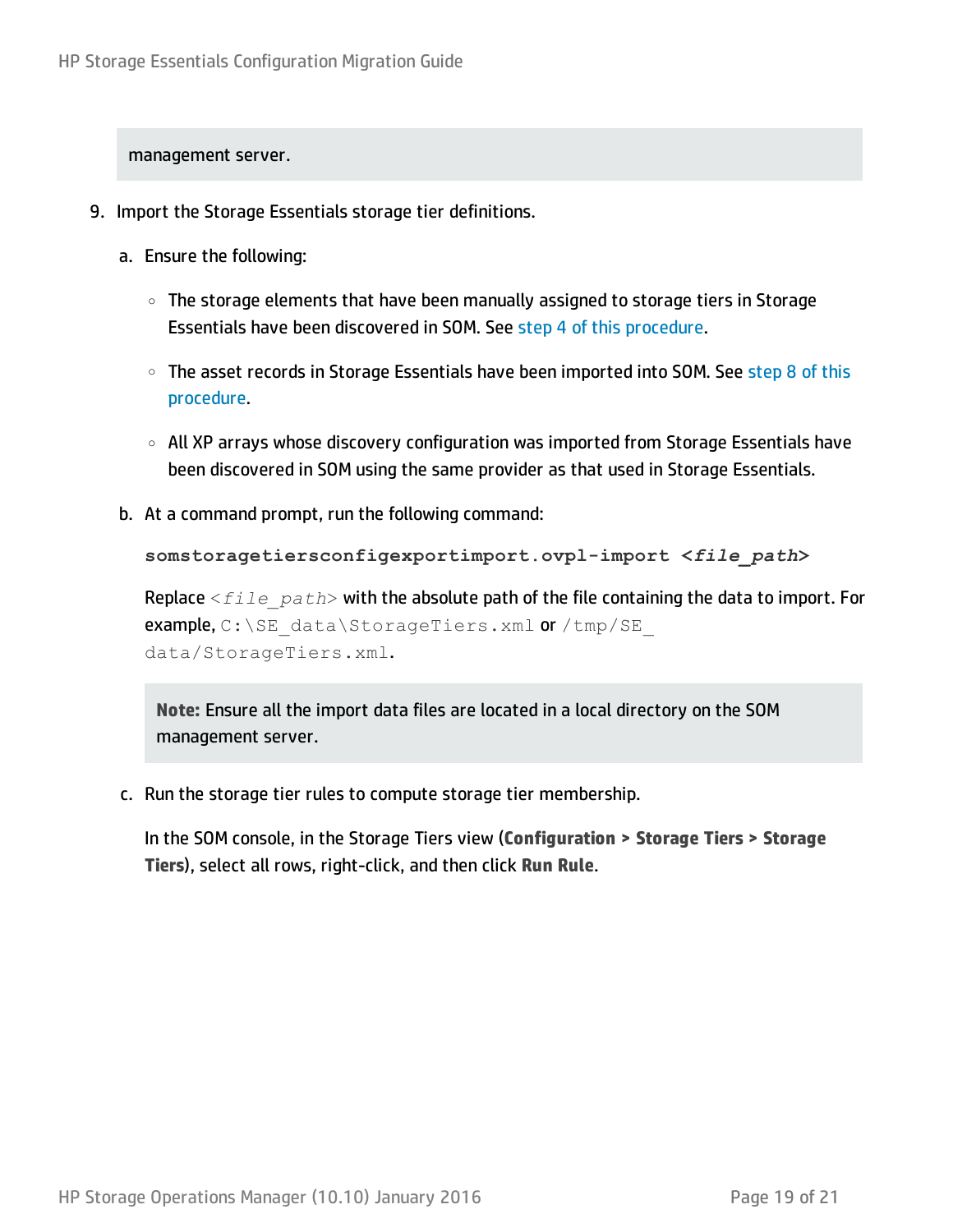# <span id="page-19-0"></span>**Appendix A: Configuration Export and Import Commands**

The following table lists the command names for exporting data from Storage Essentials and importing data to SOM. For command usage, see the relevant content in this manual.

| Configuration<br>Area                   | <b>Export Command Name</b><br>(Run on the Storage<br><b>Essentials management</b><br>server) | <b>Import Command Name</b><br>(Run on the SOM management server) |
|-----------------------------------------|----------------------------------------------------------------------------------------------|------------------------------------------------------------------|
| Custom<br>properties                    | exportcustomprops.pl                                                                         | somcustomproperties.ovpl                                         |
| <b>Discovery</b><br>configuration       | Run from the Discovery Setup<br>page                                                         | somdiscoveryconfigexportimport.ovpl                              |
| Host containers<br>and generic<br>hosts | exporthostcontainers.pl                                                                      | somhostcontainerconfigexportimport.ovpl                          |
| Hierarchical<br>groups                  | exporthierarchicalgroup.pl (run<br>against the groups saved in the<br>Element Manager)       | somnodegroupsconfigexportimport.ovpl                             |
| Asset records                           | exportassetrecords.pl                                                                        | somassetrecordsconfigexportimport.ovpl                           |
| Storage tier<br>definitions             | exportstoragetier.pl                                                                         | somstoragetiersconfigexportimport.ovpl                           |